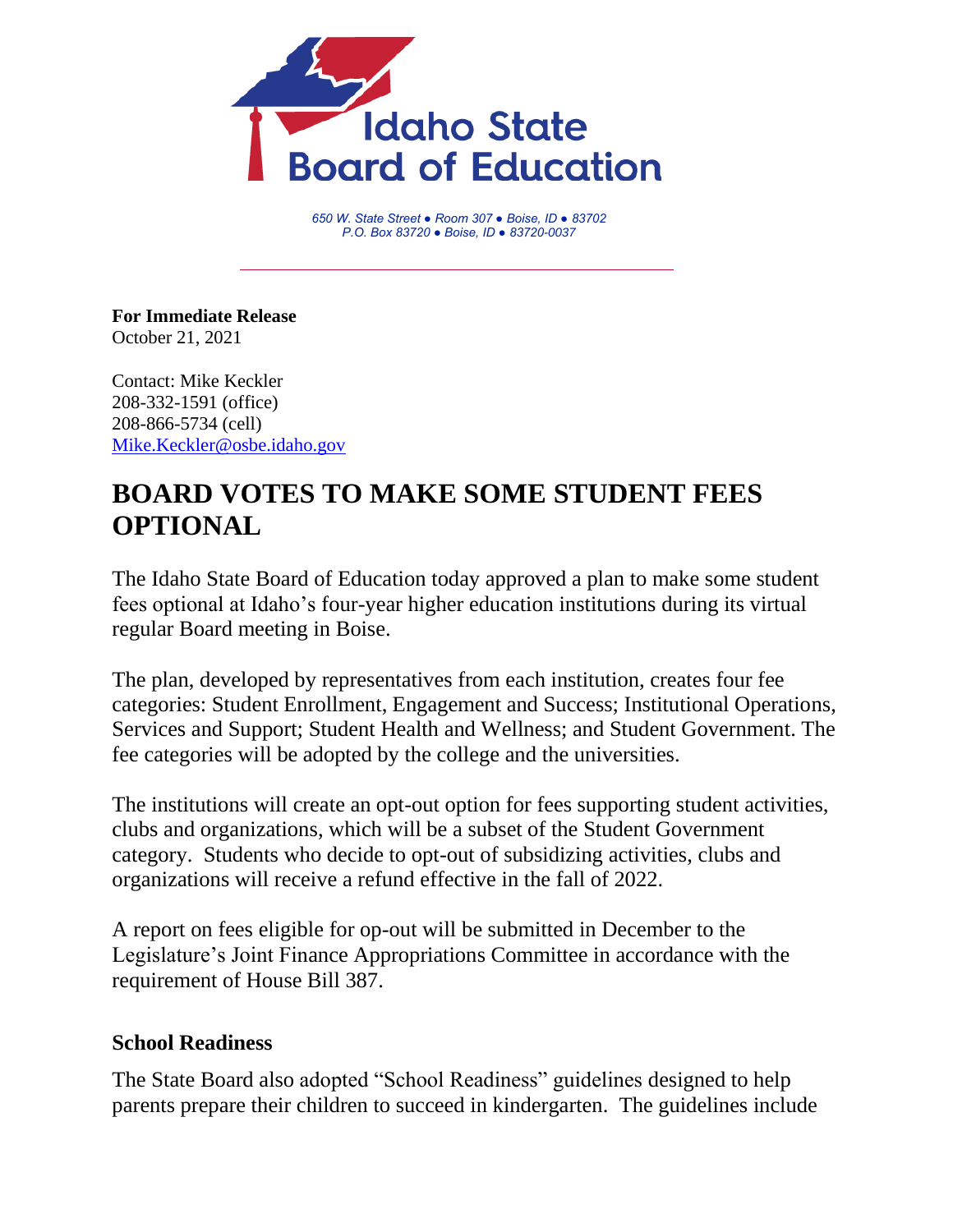activities for parents, families and caregivers to use to help children develop skills needed to help them be ready when they enter kindergarten.

The guidelines, developed by a team of educators and education leaders, with input from the public, will be distributed statewide. "The final document is useable, clean, and very well done," Board Member Bill Gilbert said. Board President Kurt Liebich added, "It would have been so nice to have had this last year when the legislature voted down the federal grant for collaborative pre-K, to be able to say this is what we are talking about in terms of school readiness."

## **K-20 Performance Reporting**

Yesterday, during the meeting's first day, the Board discussed at length the Board's strategic plan performance outcomes at all levels of Idaho's public education system. Discussion focused particularly on student performance growth targets in the K-12 system and degree and certificate production targets at Idaho's higher education institutions.

The discussion included incremental projections from each institution on the number of graduates they can produce to meet growing industry demand over the remainder of the decade. The Board directed staff to develop targets for certificates and degrees for measuring progress and to bring them back to the Board for consideration at the December Board meeting. "I do believe we'll have strong support from business and industry for this approach," Board Member Dr. Linda Clark said.

The Board approved the following new institutional programs:

- An online Bachelor of Applied Science in Cyber Operations and Resilience degree at Boise State University, which will be available in collaboration with other Idaho institutions on Online Idaho, the Board's online instruction delivery platform.
- An online Bachelor of Science in Cybersecurity Management degree at Lewis-Clark State College, which will be available in collaboration with other Idaho institutions also on Online Idaho.
- An online Bachelor of Science Degree Completion Program in Respiratory Therapy at Idaho State University.